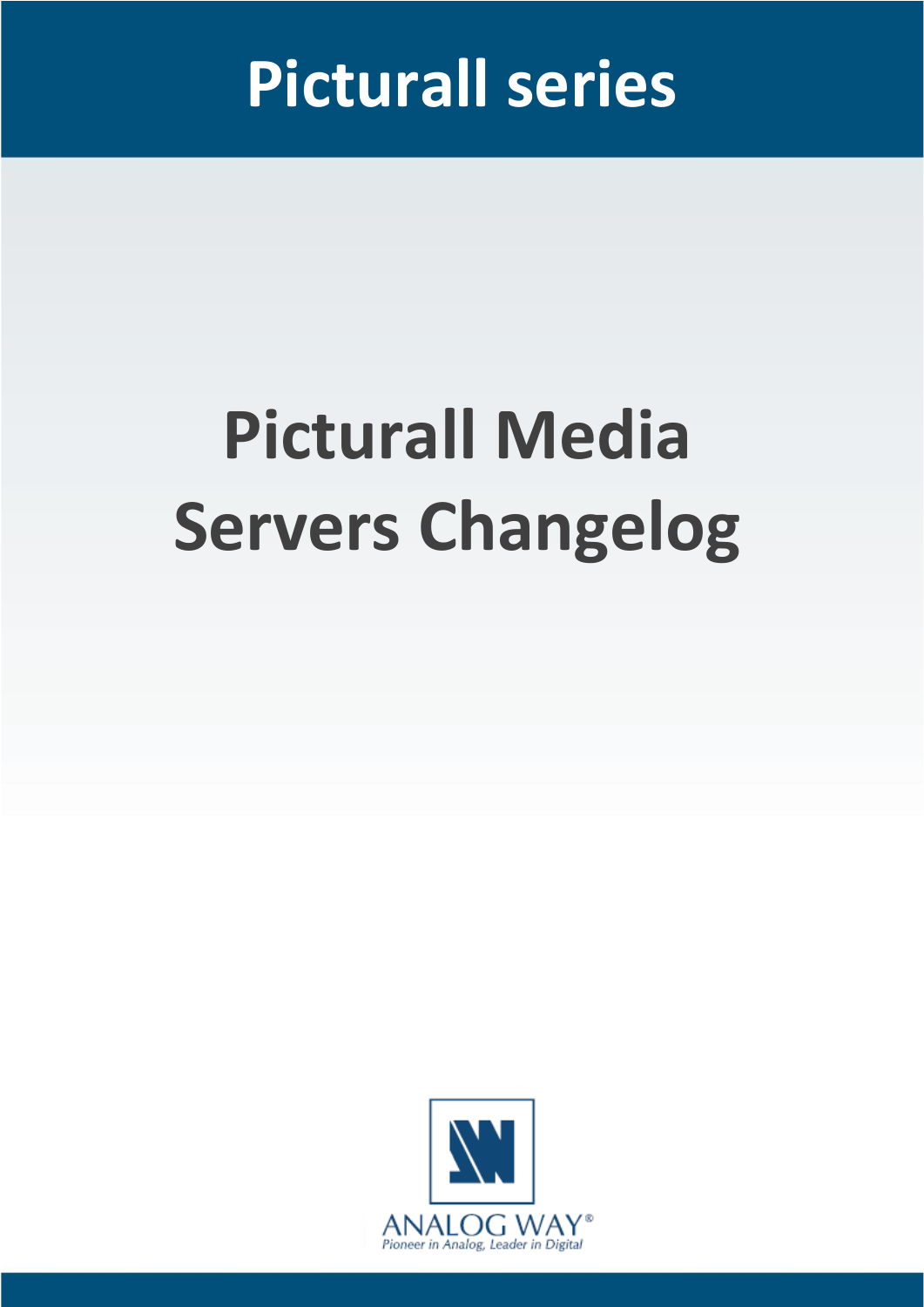**Before updating the server firmware and Commander UI, please remember to** 

- **save your show in Commander UI (the update will reset the show file), see [user manual](https://www.analogway.com/files/uploads/produit/download/user-manual-picturall-media-server.pdf) 10.1**
- **save configurations in configurator (the update will reset configurations), see [user manual](https://www.analogway.com/files/uploads/produit/download/user-manual-picturall-media-server.pdf) 4.1.11**

**SOFTWARE RELEASE NOTE**

#### **Release 3.4.0 – April 5, 2022**

This release contains support for  $NDI^{\text{TM}}$  streaming displays, firmware update with the web configurator, synchronizing layer timecode over network and automatic backup synchronization.

#### **Server**

- Added: configurable audio channel routing with support for multiple concurrent audio cards (#5767)
	- o See user manual chapter 4.1.7
- Added: support for updating firmware through web configurator (#5605)
	- o See user manual chapter 4.3
	- o NOTE: Firmware manager tool can only be used to install firmware version 3.4.0 or newer
- Added: support for output streaming using NDI (#5437)
	- o See user manual chapter 4.1.4
	- o NOTE: Using streaming display requires at least one physical output to be enabled
- Added: synchronizing layer timecode over network (#5520)
	- o See user manual chapter 9.6.7
- Added: synchronizing media files, media library, exported show and cue data to other Picturall servers. (#4431)
	- o See user manual chapter 4.1.10
- Added: support for DPH104 firmware 2.0.1 (#5876)
- Added: fade at loop point option to media fading settings in media manager (#5714)
- Added: reload webpage for sending reload command to playing web media from text protocol or from cue macro. (#5717)
- Network interfaces now support IPv4 Link-Local addresses. (#5753)
	- o When a network interface is configured to auto mode, it will self-assign an IPv4 address from 169.254.0.0/16 range when DHCP lease is not acquired.
	- $\circ$  This will improve compatibility with various network configurations when using automatic network mode and Dante setups without DHCP server.
- Updated NDI libraries to NDI 5 (#5603)
- Fixed: first boot can fail to complete with specific server models (#5837)
- Fixed: spurious warning when media drive is full (#5825)
- Fixed: Commander fails to connect to a server with a control model related error message (#4135)
- Fixed: Inverse display output order in some conditions (#5854)
- Fixed: more stable performance with genlock option in use (#5970)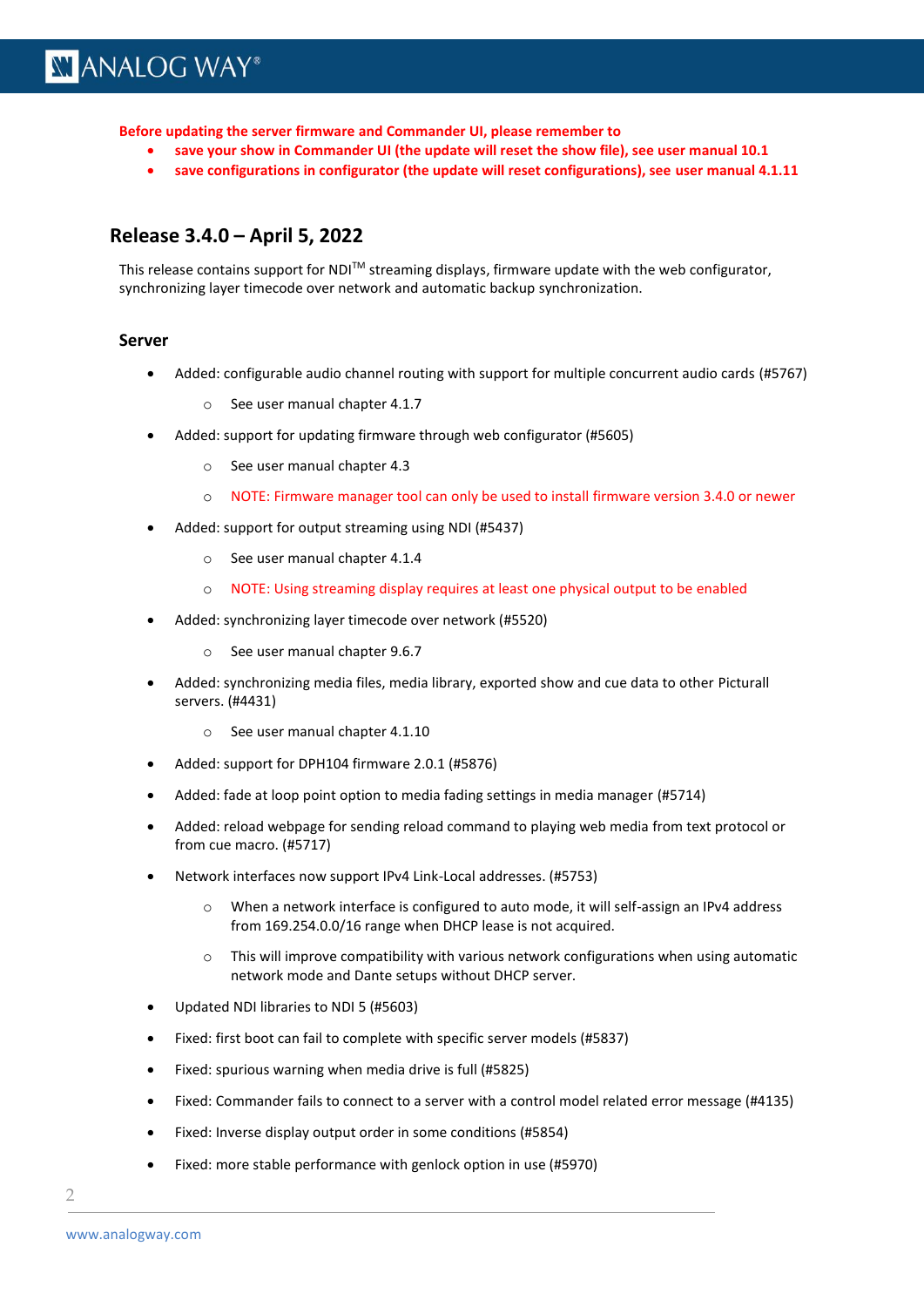• Fixed: compatibility issue with UDP streams containing PTZ data (#6006)

#### **Commander**

- Other Picturall servers in a network can be used as sync source and timecode provider. (#5482)
	- o Four net items are supported.
	- o Net items can be connected to specific sync/timecode item on another server from net item contextual menu.

**SOFTWARE RELEASE NOTE**

- o Any available remote item detected by the connected server will be selectable on the contextual menu. If none is selected, net item has no effect.
- Sync source and timecode provider offsets can now also be adjusted from contextual menu. (#5335)
	- o When selecting sync/timecode item, open contextual menu and select Edit offset to adjust offsets.
- Layer audio mixer now uses new mixer configured in the server web configurator. (#5532)
	- o Each mixer channel now connects to adjustable device channel. If mixer channel is not connected to an active device channel, this will be indicated in the mixer.
	- o Mixer row represents mixer channel and column represents media audio channel. Previously, rows were used for media channels and columns mixer channels.
	- o When loading a showfile with old mixer settings, the Commander will notify user and adapt the mixer settings to the new mixer format if user accepts.
- Cue stack entries can now be moved with drag and drop (#5501)
	- o from cue stack in cue stack list
	- o from cue stack in playback into another cue stack in cue stack list, or in playback
	- $\circ$  Previously using a drag and drop would cause source cue of the entry to be added to the target cue stack as a new cue stack entry.
- Displays can be named. (#5522)
	- $\circ$  To rename a display, select display on the Display list of the Display tab, open contextual menu and select rename action from the menu.
- Default display name includes display resolution and refresh rate when available. Output identifier is also included. (#5522)
- Fixed scheduling time could be unexpectedly rounded when closing scheduling dialog. (#5502)
- Fixed an issue which caused programmer to clear when saving to a cue while holding down ctrl or cmd key. (#5519)
- Fixed change sync source and select timecode provider dialogs not remembering selected item. (#5513)
- Fixed Edit offset action for LTC not remembering current value (#5514)
- Fixed blank property view for cue stack entry trigger event summary when no event type is selected (#5518)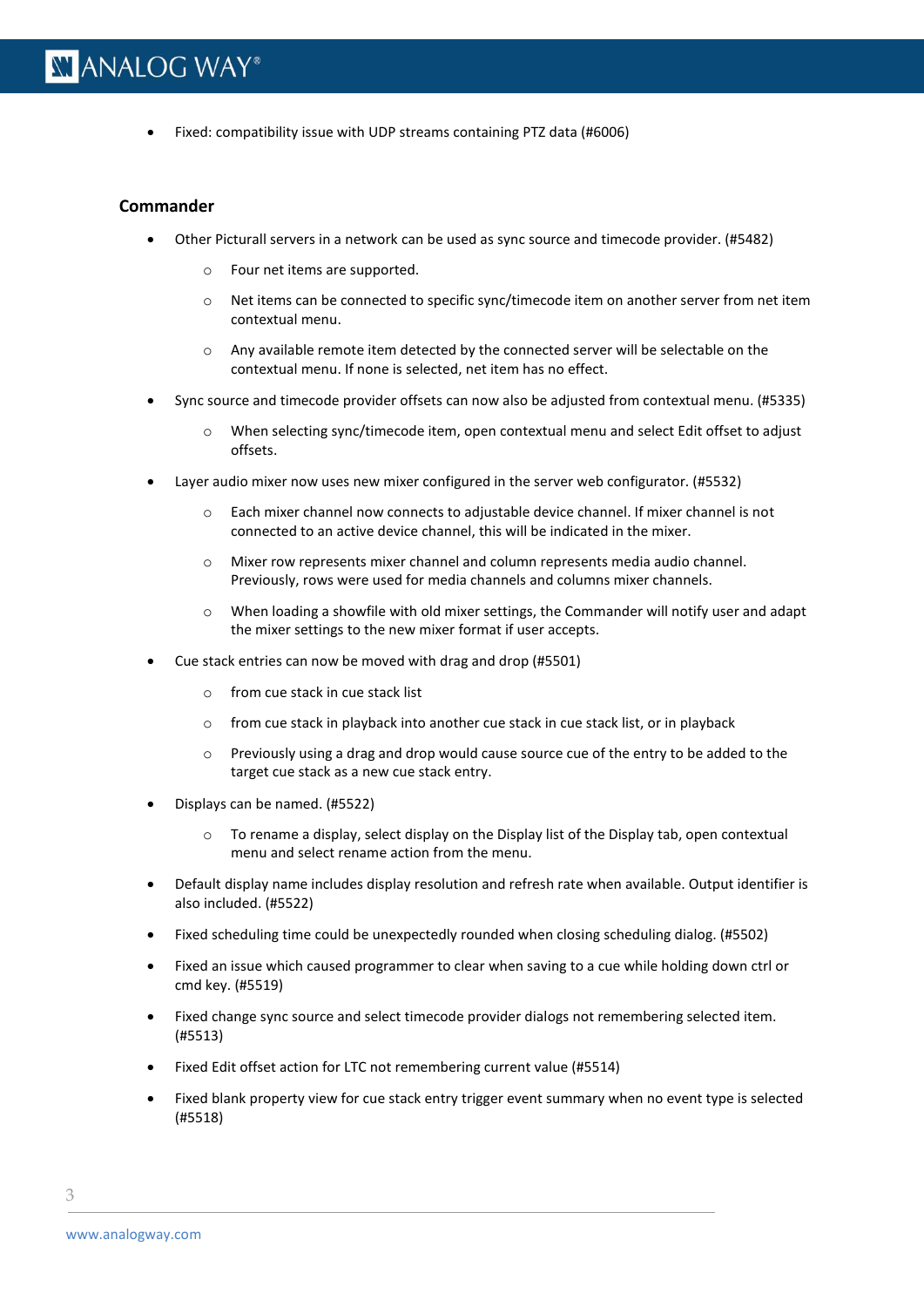#### **UPDATE 3.4.0 notes & known issues:**

Customers using LTC:

After 3.4.0 update: Input channel 1 is channel 1 in audio device. Channel 0 is no longer a valid value. Previously in LTC configuration input channel 0 was channel 1 in audio device.

**SOFTWARE RELEASE NOTE**

There is known compatibility issue with 3.4.0 and specific audio devices. If you are using PreSonus 192 Studio or Presonus 192 Studio Mobile, please ensure they have been manually configured to 44100 Hz sample rate before using them.

• For example, connect the audio card to a Windows 10 PC. Right-click on task bar audio icon and select Sound. From this menu right-click on the connected audio card and select Properties. From device properties, select Advanced tab and from there set the bit rate to 44100 Hz and select Apply.

| Sound                                                                                                                         | HP L/R Properties<br>$\times$                                                                                                                                                                           |
|-------------------------------------------------------------------------------------------------------------------------------|---------------------------------------------------------------------------------------------------------------------------------------------------------------------------------------------------------|
| Playback<br>Recording<br>Sounds<br>Communications                                                                             | Advanced<br><b>Enhancements</b><br>Spatial sound<br>Levels<br>General                                                                                                                                   |
| Select a playback device below to modify its settings:<br>Speakers<br>$\bullet$<br>Realtek High Definition Audio<br>Ready     | Default Format<br>Select the sample rate and bit depth to be used when running in<br>-<br>--<br>shared mode.<br>. .<br>-<br><br>--                                                                      |
| HP L/R<br>$\mathbf{Q}$<br>Studio 192<br>Test<br>Default Dev<br><b>Disable</b>                                                 | 2 channel, 24 bit, 44100 Hz (Studio Quality)<br>Test<br>2 channel, 16 bit, 44100 Hz (CD Quality)<br>2 channel, 16 bit, 48000 Hz (DVD Quality)<br>≕<br>ᆖ<br>2 channel, 24 bit, 44100 Hz (Studio Quality) |
| <b>SPDIF Out</b><br><b>Show Disabled Devices</b><br>Studio 192 l<br><b>Show Disconnected Devices</b><br>$\checkmark$<br>Ready | 2 channel, 24 bit, 48000 Hz (Studio Quality)<br>▄<br><b>COMMERCIAL</b><br>$=$<br>$\vee$ Allow applications to take exclusive control of this device<br>$-1$<br>$\equiv$<br>-                            |
| About Software MIDI Synthesiser<br>Line Out 1/2<br><b>Properties</b><br>Studio 1921<br>Ready                                  | $\vee$ Give exclusive mode applications priority<br><b>EXECUTIVE</b><br><b>STERNED</b><br>-<br>-<br>- 1<br>- 1<br>-<br>=                                                                                |

# **PREVIOUS VERSIONS**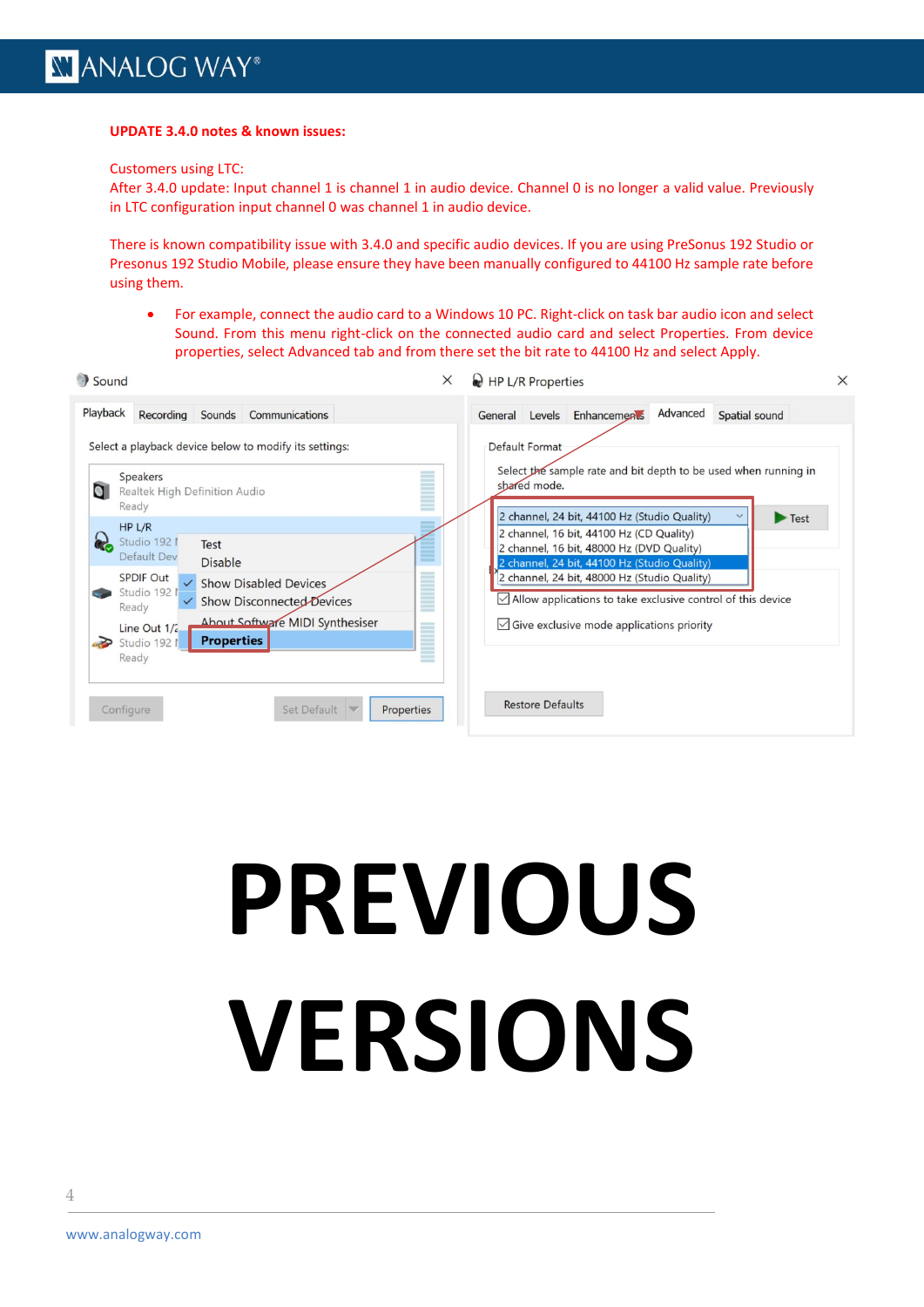#### **Release 3.3.5 – February 7, 2022**

This is a hotfix release.

#### **Server**

• Fixed: ArtNet universe and subnet configuration options were ignored in certain situations (#5959)

**SOFTWARE RELEASE NOTE**

#### **Commander**

• No changes

#### **Release 3.3.4 – November 4, 2021**

This is a hotfix release.

#### **Server**

• Fixed: Time settings page not working in web configurator (#5846)

#### **Commander**

• No changes

#### **Release 3.3.3 – Oct 28, 2021**

This is a bugfix release.

#### **Server**

- Fixed: Disabling audio giving "No valid choice" error (#5719)
- Fixed: Updating server without a connected audio card causes audio to be disabled in playback (#5718)
- Fixed: Latency issue with UDP streams in certain situations (#5804)
- Fixed: NDI screen capture tool disconnecting due to signal timeout (#5619)
- Fixed: Setting a media mode through DMX (#5809)
- Fixed: Input cards not using Commander deinterlace setting (#5807)
- Fixed: Input card audio not being enabled with some configurations (#5761)
- Fixed: Pro Mark 2 incorrectly showing sync card not available with the front panel (#5812)
- Fixed: Front panel not working correctly in certain situations (#5833)
- Fixed: ProRes to AWX encoding (#5726)

#### **Commander**

• Fixed: Various cases where paused or stopped timecode would not display current value (#5528,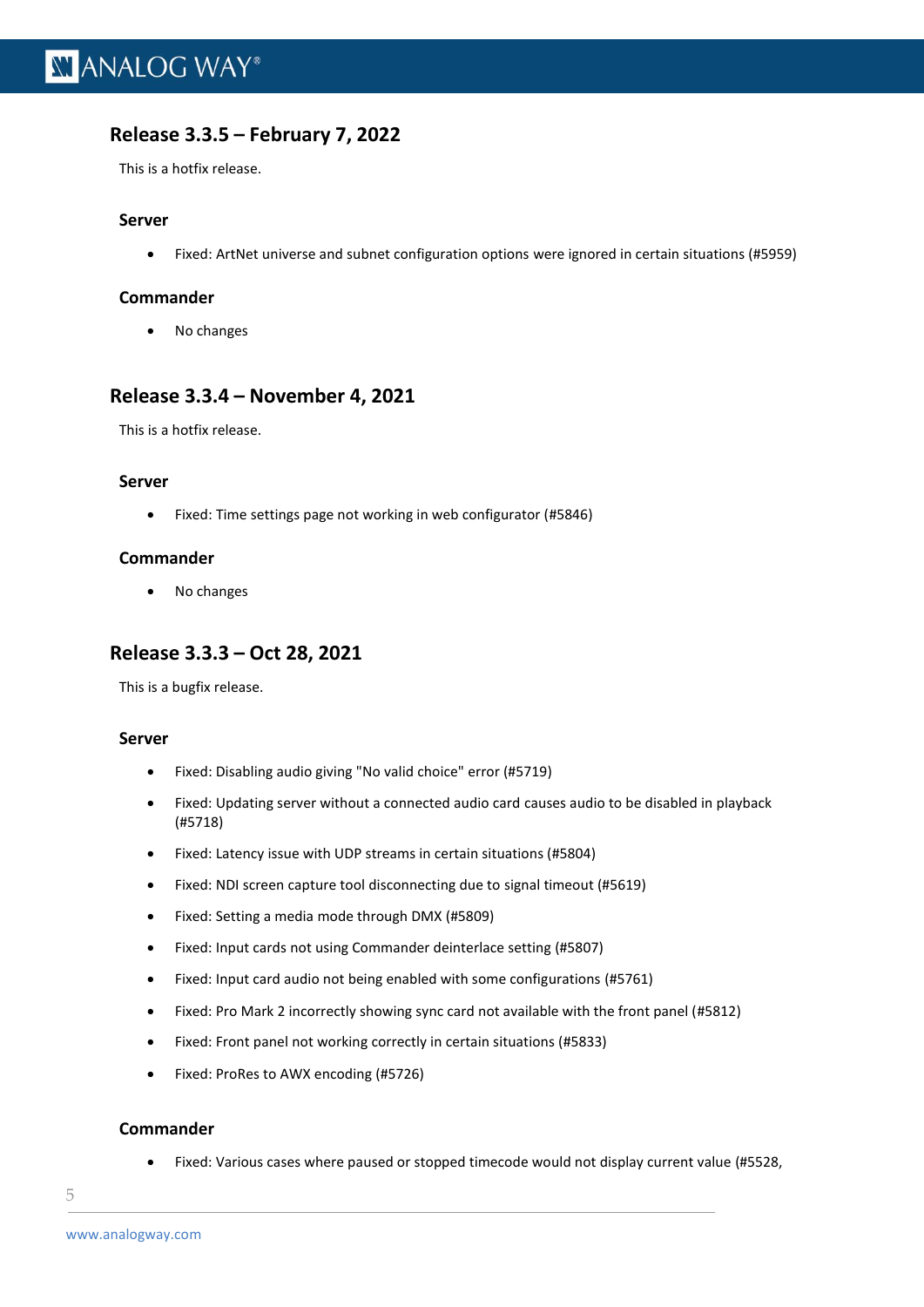#5529)

#### **Release 3.3.2 – Jul 30, 2021**

This is a hotfix release.

#### **Server**

- Fix input signal corruption with 4x HDMI input cards (#5706)
- Fix audio not enabled unless audio card is explicitly selected, or other server settings also changed (#5704)

**SOFTWARE RELEASE NOTE**

• Fix Dante failing to achieve sync with some motherboard models (#5705)

#### **Commander**

• No changes

#### **Release 3.3.1 – Jul 22, 2021**

This is a hotfix release.

#### **Server**

- Fixed: Audio system malfunction after 27h of use time with a very specific usage pattern (#5696)
- Fixed: Fix pixel space being incorrectly clamped with large widths (#5697)

#### **Commander**

• No changes

#### **Release 3.3.0 – July 13, 2021**

This release contains support for Dante audio, playback schedule view and playback schedule export.

#### **Server**

- Added: Support for Dante audio (#4432)
- Added: Support for sending keyboard and mouse events to web sources
	- o See the Picturall user manual Appendices for instructions
- Added: Picturall event log (#5516, #5606)
	- o Enable event logging from web configurator/Server configuration
	- o Download the event log file from web configurator/Tools/Event Log
- Added: Support for .aac and .mp2 audio files (#5622)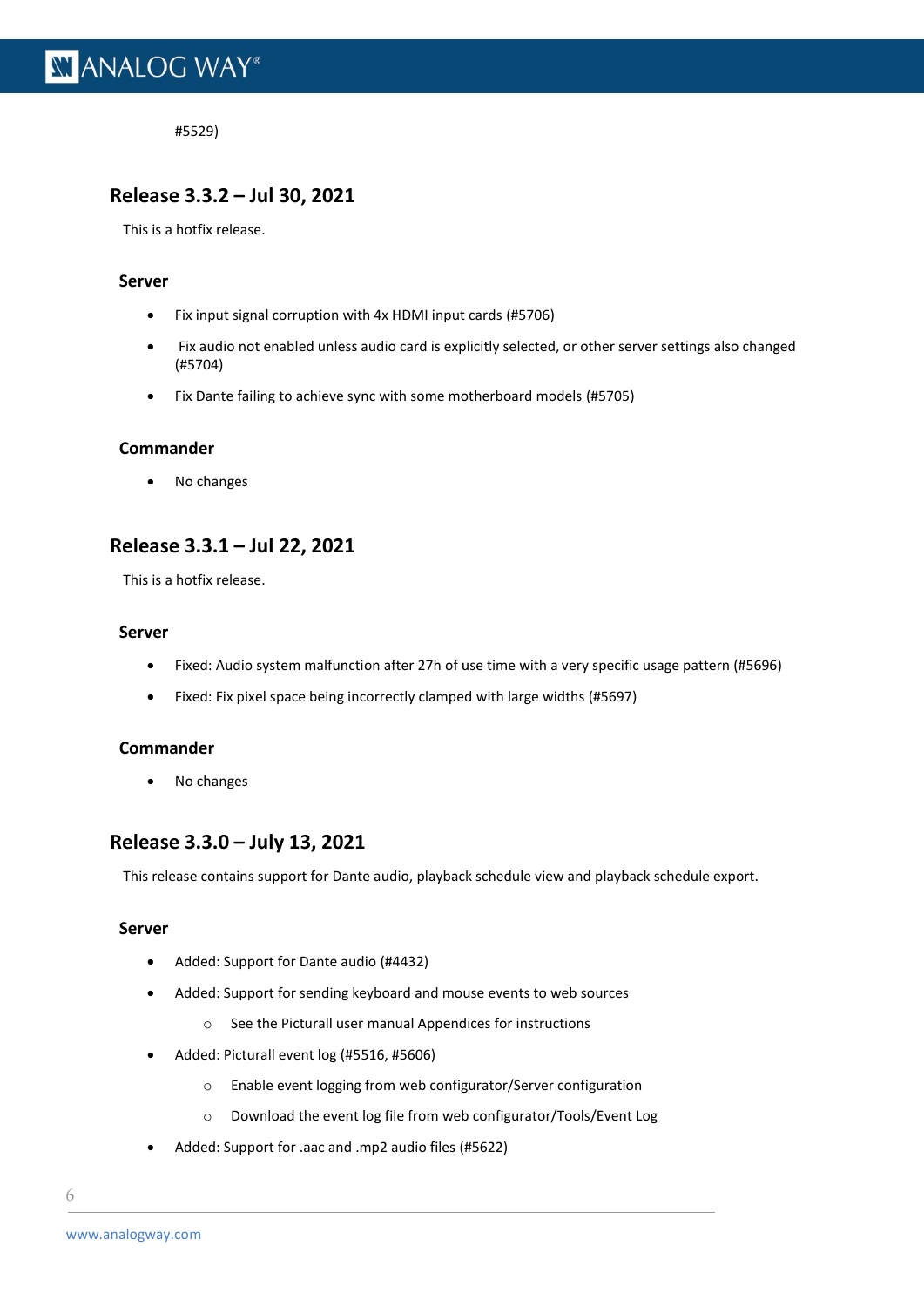## **X' ANALOG WAY®**

- Added: Support for Tascam US-16x08 external USB audio card
- Show Genlock/Framelock status on front panel (#5453)
- Improve handling of audio card disconnection (#5534)
- Improved information collected by diagnostics (#5657)
- Fixed: Fix audio playback issue caused by too high playback thread priority (#5631)
- Fixed: Virtual displays with certain display grid configuration and resolution do not playback full content (#5593)

**SOFTWARE RELEASE NOTE**

- Fixed: Disabling a virtual display does not work correctly (#5602)
- Fixed: Diagnostics not collecting all available data (#5658)
- Fixed: Server configuration not allowing setting time with 00 seconds (#5440)

#### **Commander**

- Added: Playback schedule view (#5451)
	- o Playback view now contains new table icon, which can be used to open or close playback schedule view. In this view, list of each schedule cue will be shown and when they will be played taking the schedule in account.
	- $\circ$  For example, if cue has been scheduled to repeat every hour, it will be shown multiple times in this view.
- Added: PDF and CSV export for playback schedule (#5462)
	- o In playback schedule view, export buttons can be used to export playback schedule in PDF or CSV format. First select the date and time range for which you wish to see the schedule, and then select desired export format. Save dialog will open and exported file can be saved.
	- o Please note that not all possible characters are supported in PDF export. If unsupported character is detected, export can only continue if those characters are left out from the exported file.
- Schedule column in stack playback summarizes the entry schedule (if defined). (#5461, #5467)
	- o If entry has no schedule set, a timecode will be displayed
- Increased number of supported output channels in layer audio mixer to 32 channels (#5474)
- Added: support for .aac and .mp2 audio files (#5498)
- Fixed various issues when moving, duplicating, or deleting scheduled cue stack entries (#5469, #5470, #5500)
- Fixed: Invalid combination of schedule start and end dates are now prevented before scheduling dialog is closed (#5504)
- Fixed: Wrong icon on timecode provider (#5465)
- Fixed: In some cases, cropping enabled control is visible on virtual displays (#5495)
- Fixed: Schedule repeat end date not being saved (#5508)
- Fixed: Opening a contextual menu on a layer media seek slider could cause unintended value changes (#5506)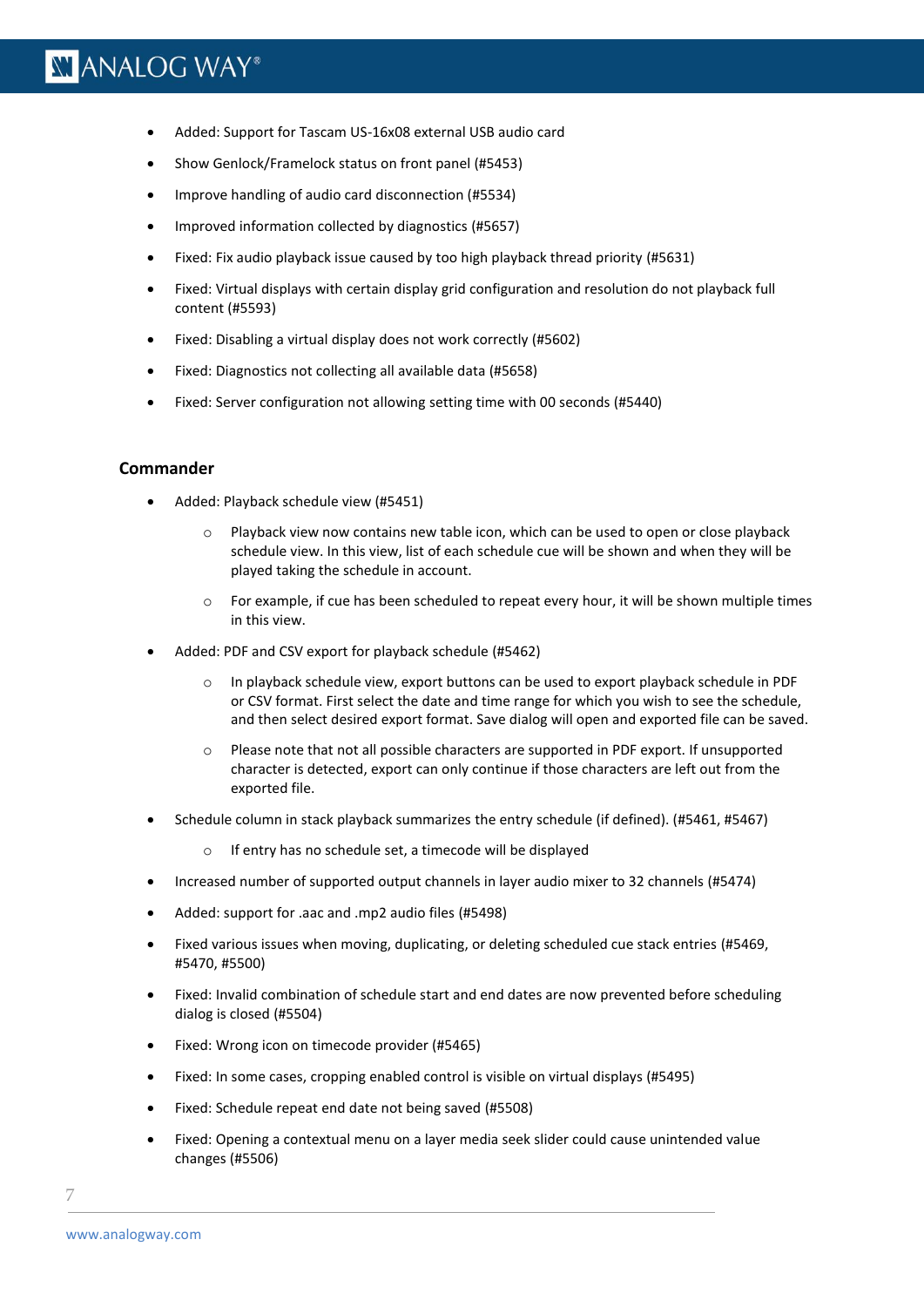## **X'I ANALOG WAY®**

- Fixed: An unnecessary warning when loading a showfile (#5503)
- Fixed: Typo in cue transition type naming (#5499)
- Fixed: Missing error message when playback schedule cannot be queried from the server (#5466)

**SOFTWARE RELEASE NOTE**

- NOTE: Before updating to version 3.2.0 or newer from any previous versions, check your input sources for audio channels. Unmuted input audio channels will play from the audio outputs after the update.
- Mute unwanted input audio channels either from the source or from the Commander UI à Layers tab à Audio panel.
- NOTE: Version 3.1.1 with the addition of timecode-controlled cues changed how a manually triggered cue that follows an automatically triggered cue works. See the [user manual](https://www.analogway.com/files/uploads/produit/download/user-manual-picturall-media-server.pdf) chapter 9.1.3 for details.
- NOTE: After update 3.1.1 an entry macro is required to enable automatic show start on system start up. See the [user manual](https://www.analogway.com/files/uploads/produit/download/user-manual-picturall-media-server.pdf) chapter 9.11 for instructions.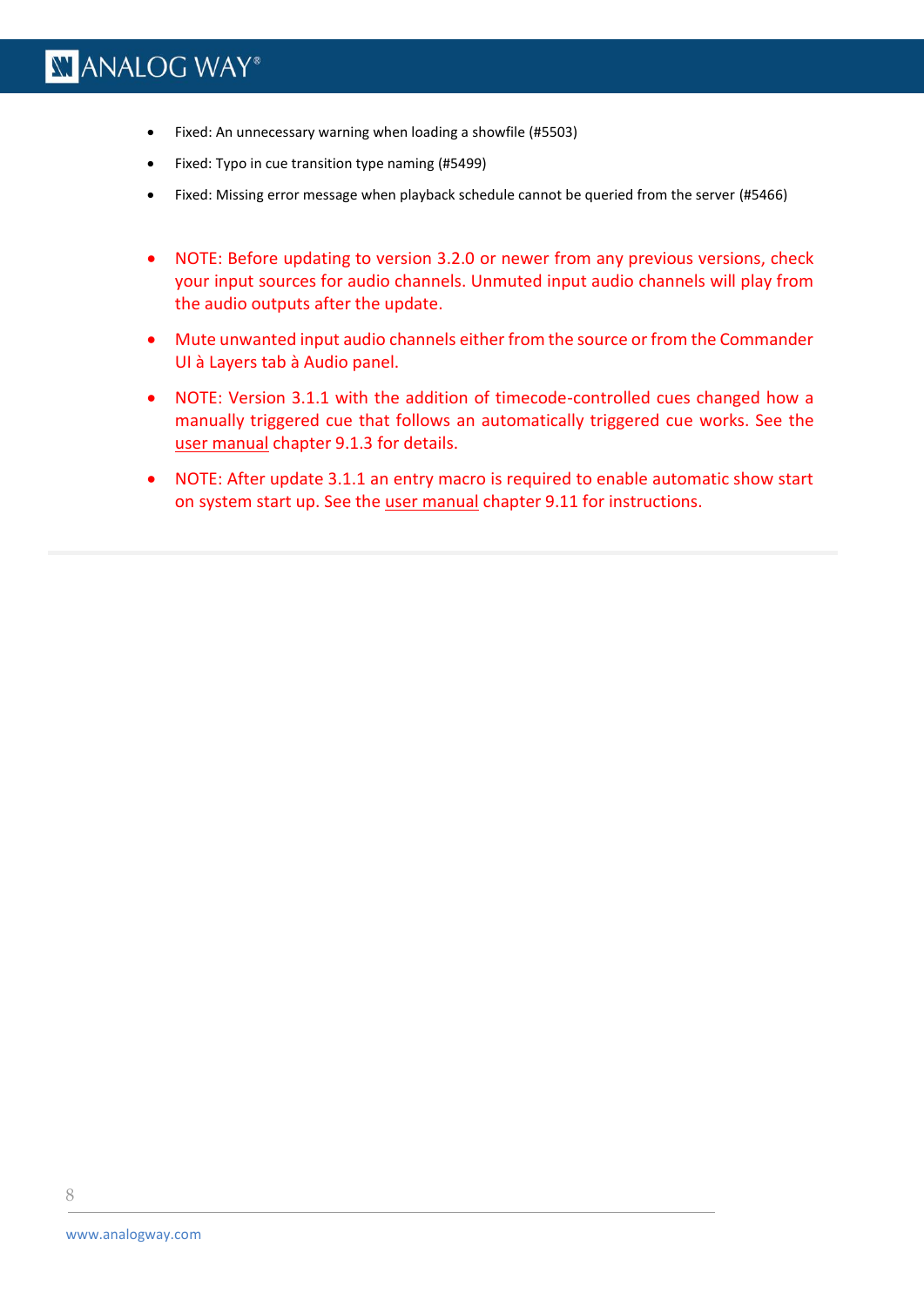#### **Known issues**

#### **General**

• Various operations may slow down significantly while the GUI istransferring large files over FTP. This is due to the fact that the file transfer consumes the network bandwidth required for interacting with the server. For best results avoid transferring large files during the show or while making significant changes to the configuration, e.g. while loading a showfile.

**SOFTWARE RELEASE NOTE**

- The framelock/genlock option does not activate correctly with software versions prior to 2.7.3 update. The issue is fixed in the newer software versions.
- Using both Dante audio and NDI ip stream via the same network interface can cause performance issues in some situations.

#### **Server**

- When the media file has audio in it, the FPS control appears enabled, even though it is not possible to adjust this value.
- It is not recommended that you overwrite files that are playing on the server through an FTP connection as this is not supported and might result in the server crashing.
- Using multiple display devices with different refresh rates is not recommended as this may cause stuttering.
- The server can only play (non-PRKL) files that have smaller resolution than the Max layer size specified in Configurator > Display Config > Advanced. This limitation does not affect PRKL playback.
- DPX image sequences support only 24bit and 10bit rgb (gbrp10le) colors. Other color spaces might cause havoc.
- Seeking and frame stepping with paused video only seeks / steps to closest keyframe.
- ProRes implementation does not support alpha channel.
- 10 bit colors only work when display is configured for auto mode.
- Forcing Dual-Link DVI resolution from 4xHDMI or 4xDP connectors can cause system to become unstable
- If a DisplayPort is disconnected and reconnected from display, or if display loses the DP signal, a manual display refresh must be done to reconnect the display. This applies to servers without a genlock card.